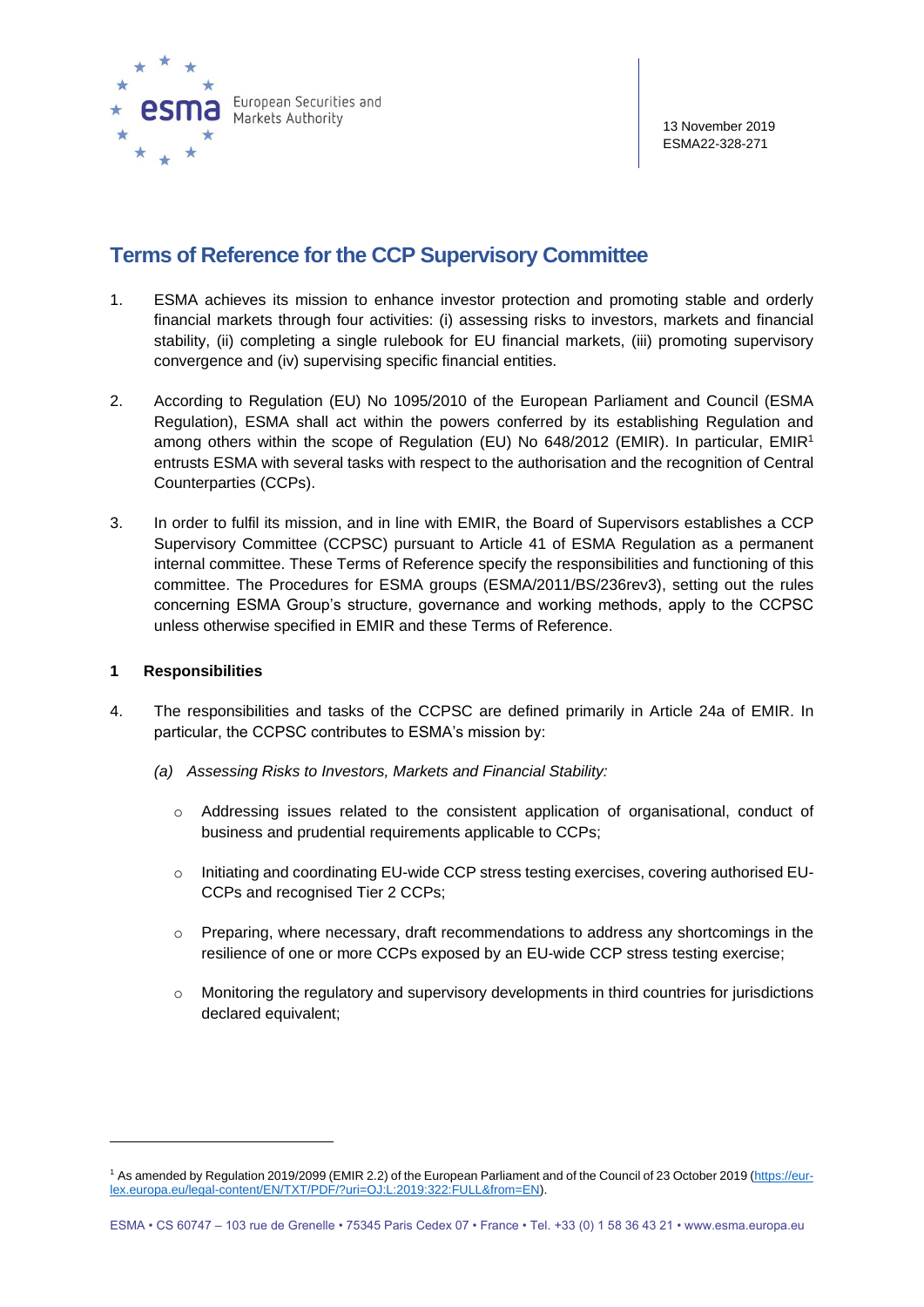

- *(b) Promoting Supervisory Convergence:*
	- $\circ$  Conducting annual peer review analyses of the supervisory activities of all competent authorities in relation to the authorisation and the supervision of EU-CCPs in line with ESMA's methodology on peer reviews;
	- o Preparing draft opinions with respect to draft decisions submitted by national competent authorities in relation to EU-CCPs in accordance with Article 23a(3) of EMIR;
	- o Promoting exchanges of information and discussion on relevant developments relating to EU-CCPs, including:
		- Relevant supervisory activities and decisions that have been adopted by the competent authorities regarding the authorisation and supervision of EU-CCPs;
		- Relevant market developments, including situations or events impacting or likely to impact the prudential or financial soundness or the resilience of authorised EU-CCPs or their clearing members;
		- The opinions and recommendations adopted by CCP colleges, in order to contribute to the consistent and coherent functioning of the colleges and foster the coherence of the application of EMIR among them;
	- o Requesting the Board of Supervisors to adopt guidelines, recommendations and opinions in order to address inconsistencies in the application of EMIR to CCPs among competent authorities and colleges and preparing draft recommendations, opinions or other supervisory convergence tools addressing such issues;
	- o Submitting opinions to the Board of Supervisors on draft regulatory standards and guidelines relating to the authorisation and supervision of CCPs; and
	- o Preparing draft decisions to be adopted by the Board of Supervisors on the validation of significant changes to CCP risk models pursuant to Article 49 of EMIR.
- *(c) Supervising Specific Financial Entities:*
	- o Preparing draft decisions in relation to Third Country CCPs (TC-CCPs) with respect to:
		- Determination of whether an applicant TC-CCP is non systemically important (Tier 1 CCP) or systemically important (Tier 2 CCP) or of such substantial systemic importance that it should not be recognised;
		- Recognition of TC-CCPs or its withdrawal;
		- Supervision of Tier 2 CCPs.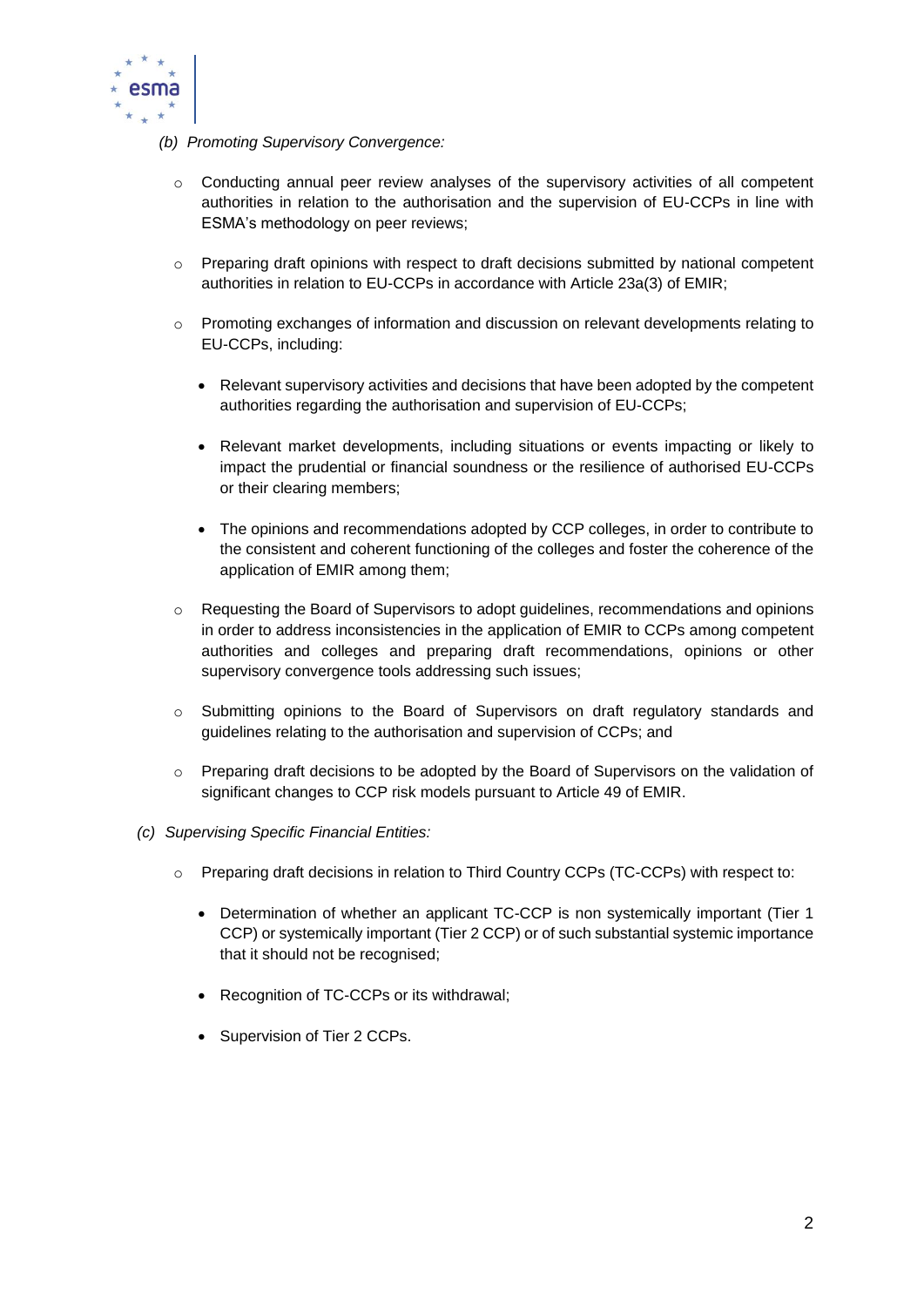

# **2. Composition**

- 5. In accordance with Article 24a(2) of EMIR, the CCPSC shall be composed of:
	- (a) the Chair, who shall be voting;
	- (b) two independent members, who shall be voting;
	- (c) the competent authorities of Member States with an authorised CCP, who shall be voting.

Where a Member State has designated several competent authorities under Article 22 of EMIR, each of the designated competent authorities of this Member State may decide to appoint one representative for the purposes of participation pursuant to this point. However, for the voting procedures of the CCPSC, the representatives of the respective Member State shall together be considered as one voting member.

(d) the following central banks of issues:

(i) where the CCPSC convenes in relation to third-country CCPs, in respect of the preparation of all decisions pertaining to the tiering of TC-CCPs and the supervision of Tier 2 CCPs, the central banks of issue of all Union currencies of the financial instruments cleared or to be cleared by the CCP that have requested membership of the CCPSC, who shall be non-voting;

(ii) where the CCPSC convenes in relation to authorised EU-CCPs in the context of discussions on the Union-wide assessments of the resilience of CCPs and on market developments impacting the resilience of CCPs, the central banks of issue of Union currencies of the financial instruments cleared by the CCPs that have requested membership of the CCPSC, who shall be non-voting.

- 6. The Chair may invite as observers to the meetings of the CCPSC, where appropriate and necessary, members of the CCP colleges.
- 7. ESMA staff shall maintain a list of the Members and Observers.

#### 2.1 Chair and Independent Members

- 8. The Chair and the two Independent Members are appointed in accordance with Article 24a(5) of EMIR.
- 9. The term of office of the Chair and the Independent Members of the CCPSC is five years and may be extended once for another 5 years.

#### 2.2 Nomination of representatives from competent authorities

- 10. Representatives from competent authorities shall have the necessary skills, knowledge and experience with regards to CCP supervision, including prudential supervisions and regulation.
- 11. Nominated representatives shall have the necessary seniority and authority to speak and represent their authority and to exercise the respective voting right, when due. The list of nominated representatives is agreed by the Chair of the CCPSC. Where a Member State has designated several competent authorities, the member of the Board of Supervisors representing the authority from that Member State shall coordinate the nomination of representative(s) with the other relevant designated competent authorities in its Member State and, in case of multiple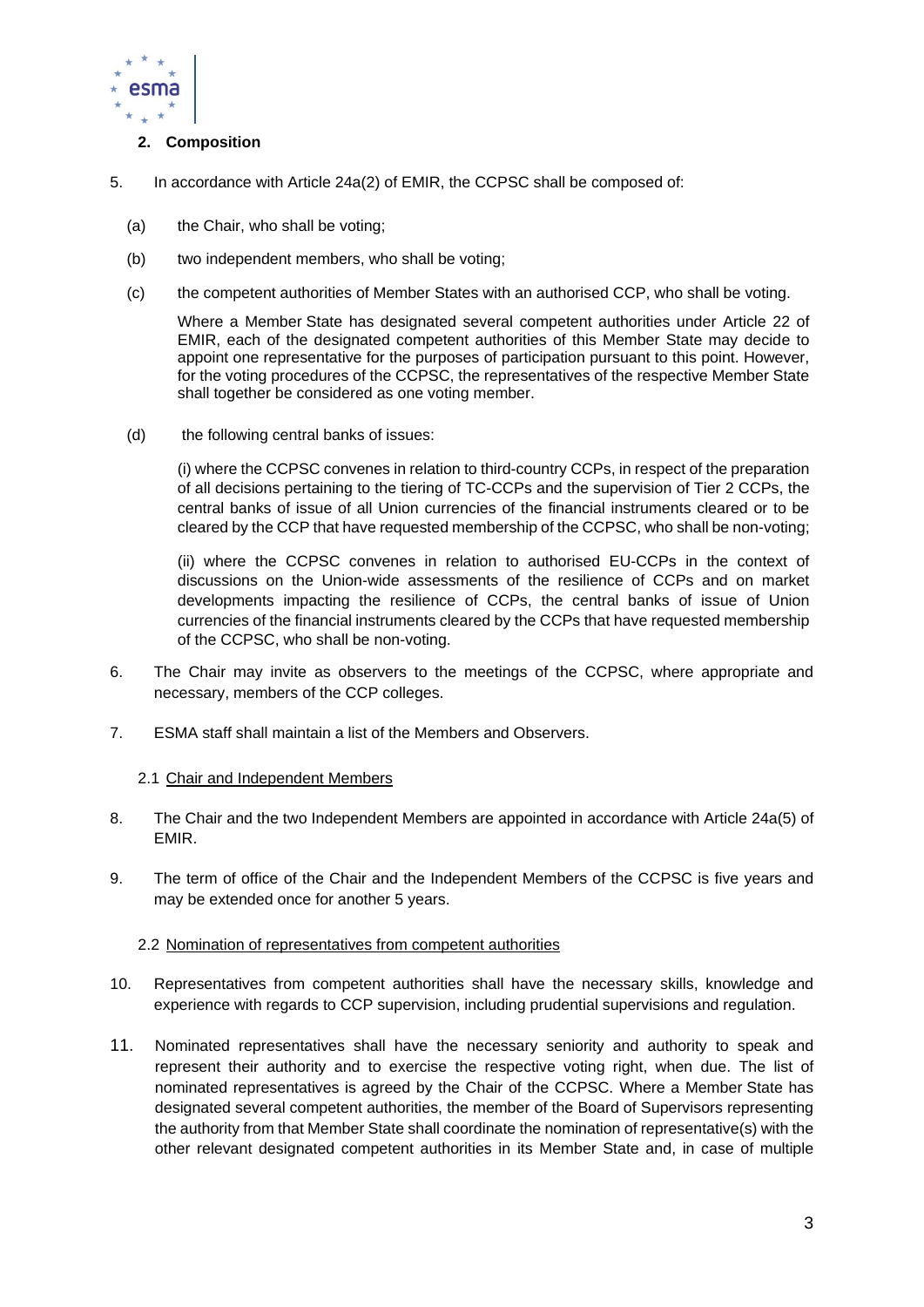

representatives, indicate which representative will cast the single vote for the voting procedure in the CCP Supervisory Committee.

- 2.3 Membership requests by central banks of issue.
- 12. Membership requests from central bank of issue shall be addressed to the Chair of the CCPSC at ESMA's headquarters. Membership requests shall contain the name of the representative of the relevant central bank of issue. In accordance with Article 24a(2)(d) of EMIR, membership is granted automatically.
- 13. Central banks of issue of a Union currency requesting membership may nominate only one representative per currency, for all authorised and recognised CCPs clearing financial instruments denominated in that currency, and irrespective of the number of central banks sharing the central bank of issue function for that currency.
- 14. Representatives from central banks of issue shall have the necessary skills, knowledge and expertise in clearing, prudential supervision and oversight and financial matters, as well as of experience relevant to CCP supervision/oversight. Nominated representatives shall have the necessary seniority and authority to speak and represent the central bank of issue function for the currency they have been nominated for.

# **3. Consultations of relevant authorities**

- 15. The Chair of the CCPSC shall organise the following consultations on behalf of ESMA and/or the CCP Supervisory Committee:
	- ESMA consulting the European Systemic Risk Board (ESRB) and the central banks of issue with regards to the determination of whether a CCP is a Tier 2 CCP;
	- The CCPSC consulting the central banks of issue regarding decisions to be taken in relation to Tier 2 CCPs with respect to margin requirements, liquidity risk control, collateral, settlement and approval of interoperability arrangements*;*
	- The CCPSC consulting the ESRB and seek the agreement of the central banks of issue for matters relating to the currencies they issue with regard to decisions to be taken with respect to TC-CCPs qualifying to being of such substantial systemic importance that they should not be recognised; and
	- ESMA consulting the relevant authorities when assessing whether a TC-CCP meets the conditions for recognition, or before withdrawing a recognition decision.
- 16. When consulting or seeking agreement from the central bank of issue for the Euro in accordance to the above, the Chair of the CCPSC will address a consultation letter to the European Central Bank (ECB) as representative of the Eurosystem.
- 17. The Chair of the CCP Supervisory Committee will report on the consultations and their outcome to the Supervisory Committee and to the Board of Supervisors.

# **4. Meetings**

*Convening meetings*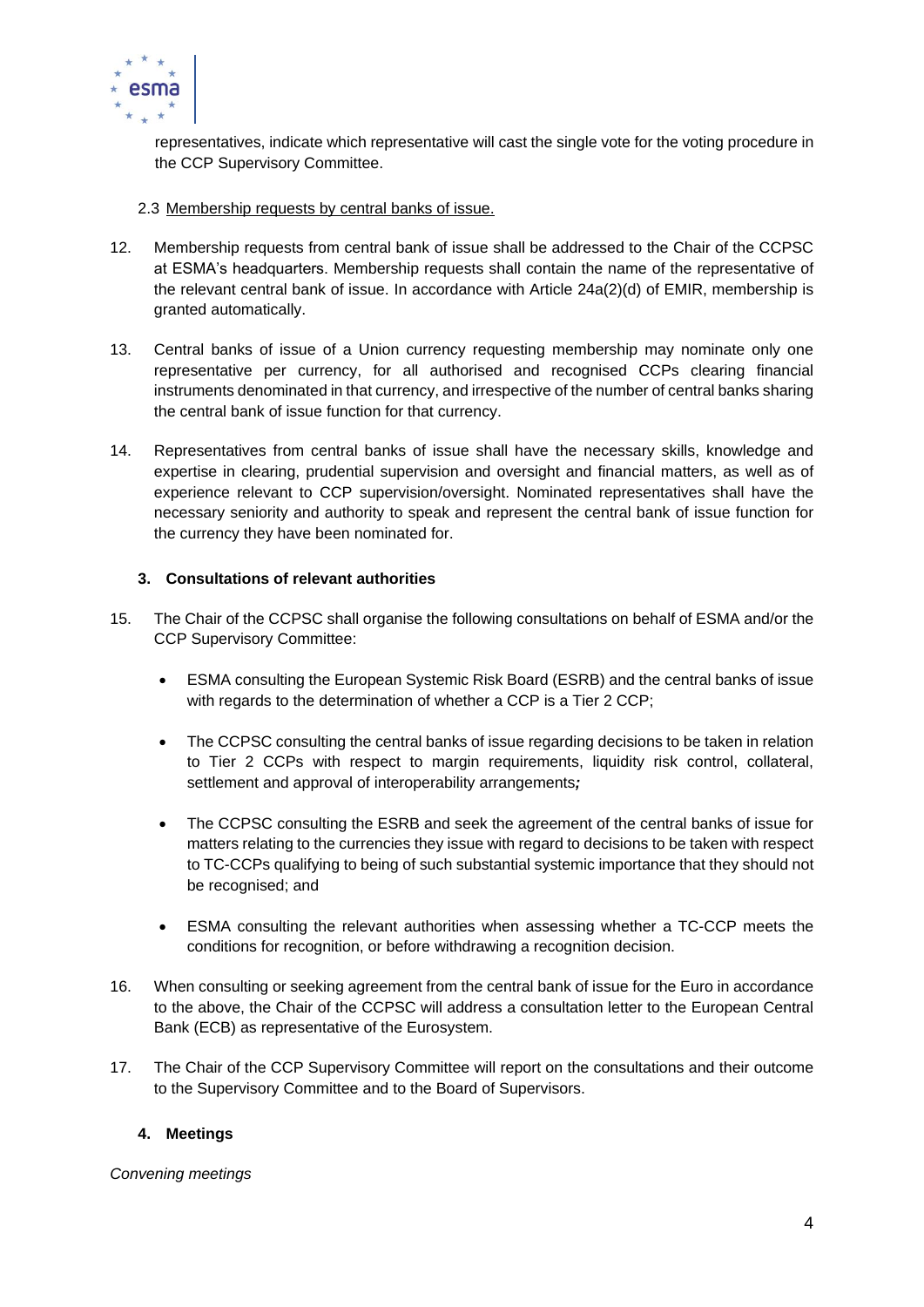

- 18. Meetings of the CCPSC shall be convened by the Chair at her/his own initiative or at the request of any of its voting members. The Committee will meet on a regular basis, as required in order to deliver ESMA's (multi-) annual work programme and at least five times a year.
- 19. The date and place of future meetings shall be set by the Chair of the CCPSC. When a meeting is requested by a voting member, the Chair shall convene a meeting to take place within six weeks of receipt of the request, or as soon as practicable in urgent cases.
- 20. The Chair decides on the agenda, taking into account any contribution by or request from members of the CCPSC. The agenda should be forwarded, accompanied by the relevant material for decision making, to the CCPSC at least 5 working days prior to a meeting. Material for decision making related to decisions on TC-CCPs involving the consultation of central banks shall be forwarded to the CCPSC normally at least 10 working days prior to a meeting. Material shall be provided as soon as practicable in urgent cases.
- 21. Meetings of the CCPSC shall be chaired by the Chair. In her/his absence, the longest serving Independent Member (or, in case of equal serving time, the oldest) will carry out the functions of the Chair.

### *Attendance*

22. For the cases a voting member from a national authority is prevented from attending a meeting of the CCPSC, she or he may appoint, in writing, a permanent alternate from its authority who can replace her or him at that meeting.

#### *Summary of conclusions*

23. ESMA staff shall prepare a summary of conclusions of each meeting of the CCPSC setting out the decisions taken. The summary of conclusions shall record the outcome of any vote on the adoption of draft decisions to be submitted to the Board of Supervisors. The draft summary of conclusions shall be forwarded to Members within two weeks of the meeting for approval.

### **5. Decision making procedures**

#### *Quorum*

24. In order for the CCPSC to vote, there shall be a quorum of two-thirds of the Voting Members.

#### *Voting modalities*

- 25. The CCPSC shall take its decisions by a simple majority of its voting members.
- 26. Each Voting Member shall have one vote. A simple majority is achieved where more Voting Members vote in favour of a proposal than vote against it. Abstentions will not be counted as approvals or as objections and will not be considered when calculating the number of votes cast.
- 27. In case of a tie vote, the Chair shall have the casting vote.
- 28. ESMA staff shall maintain a record of votes taken on the adoption of draft decisions.

#### *Written procedure*

29. Where appropriate, decisions may be taken by written procedure. In principle, all Voting Members should express their approval (I agree), objection (I disagree) or express abstention (I abstain).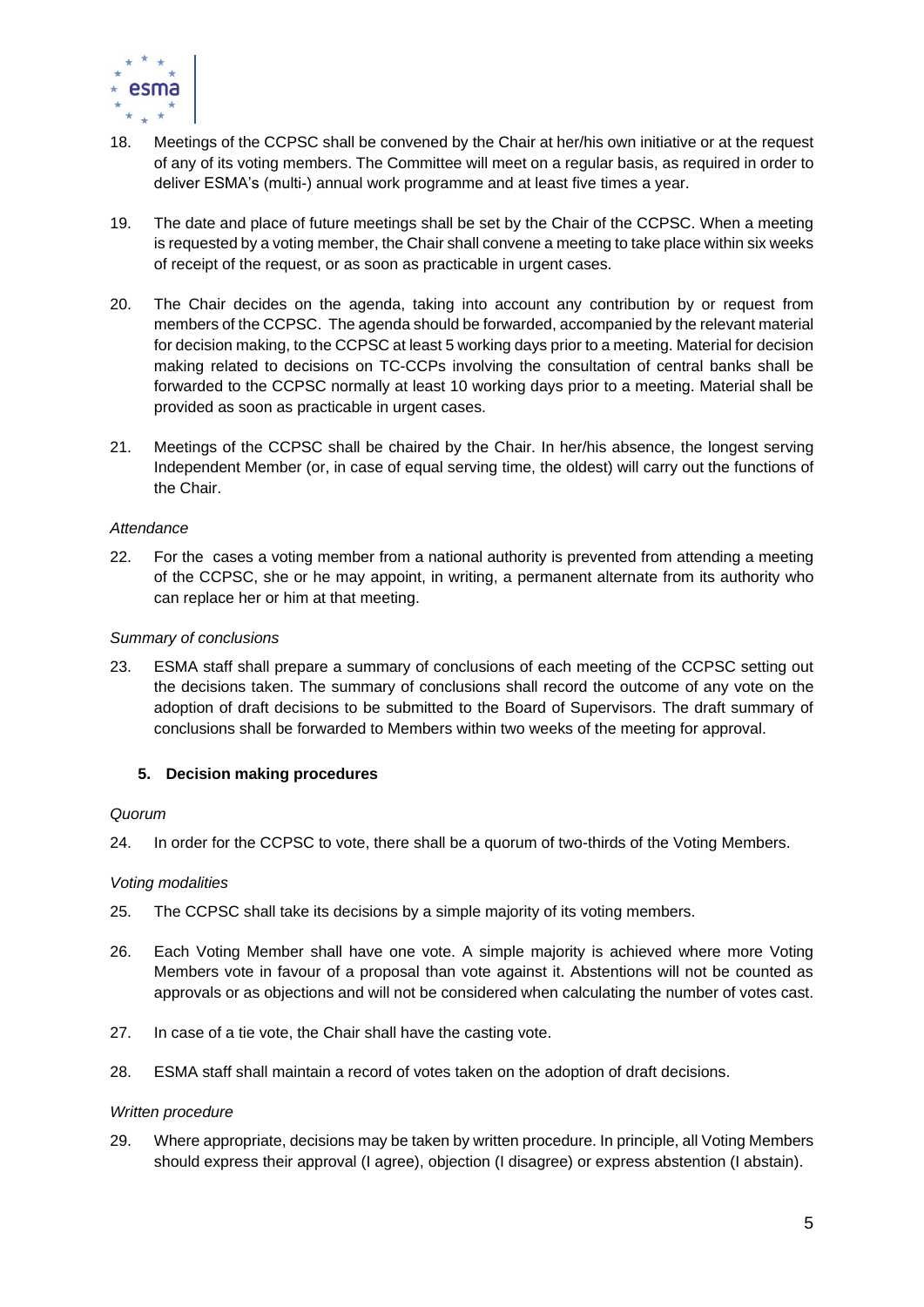

- 30. A proposal from the Chair of the CCPSC shall be circulated to the CCPSC:
	- (a) stating the time and date by which votes must be cast;

(b) stating whether a failure to vote in accordance with the principles detailed under paragraph 26 will be considered a vote for the proposal;

(c) where, exceptionally, the period for casting votes is less than 10 calendar days, giving the reason for the short period;

(d) describing the key issues;

(e) providing any other material considered necessary for making the decision that has not previously been forwarded to the CCPSC.

- 31. Votes on decisions being taken by written procedure shall be in written form.
- 32. Where the Chair has informed the CCPSC that a failure to vote will be considered a vote for a proposal, if within 48 hours two or more Voting Members request in writing to the Chair that a failure to vote should not be considered a vote for the proposal then:
	- (a) a failure to vote shall not be considered a vote for the proposal;

(b) two-thirds of the Voting Members shall be required to express objection, approval or abstention;

(c) the time and date by which votes must be cast shall if necessary be extended to ensure a minimum of 24 hours for Voting Members to vote on the revised basis; and

- (d) the Chair shall notify the CCPSC accordingly.
- 33. The result of a written procedure shall be notified without delay to the CCPSC.

### *Conflicts of Interest*

- 34. The Chair and Independent Members are subject to the conflicts of interest policy for ESMA Staff and, in accordance with Article 24(6) of EMIR, act independently and objectively in the sole interest of the Union as a whole and shall neither seek nor take instructions from Union institutions or bodies, from any government of a Member State or from any other public or private body.
- 35. The other Members are subject to the Policy on Independence and Decision-Making Processes for avoiding Conflicts of Interest (Conflict of Interest Policy) for Non-Staff (ESMA/2014/MB/60).
- 36. Members and observers of the CCPSC shall confirm at the beginning of each CCPSC meeting the absence of any conflict of interest. The existence of any interest which might be considered prejudicial to their independence in relation to any items on the agenda shall be declared completely and accurately prior to the meeting. The Member shall abstain from participating in the discussion of and voting upon such points.

#### *Submission of approved draft decisions to the Board of Supervisors*

37. Where the CCPSC submits to the Board of Supervisors draft decisions in relation to TC-CCPs with respect to i) the determination of whether an applicant TC-CCP is non systemically important (Tier 1 CCP) or systemically important (Tier 2 CCP) or of such substantial systemic importance that it should not be recognised, ii) the recognition of a TC-CCPs, and its review or withdrawal,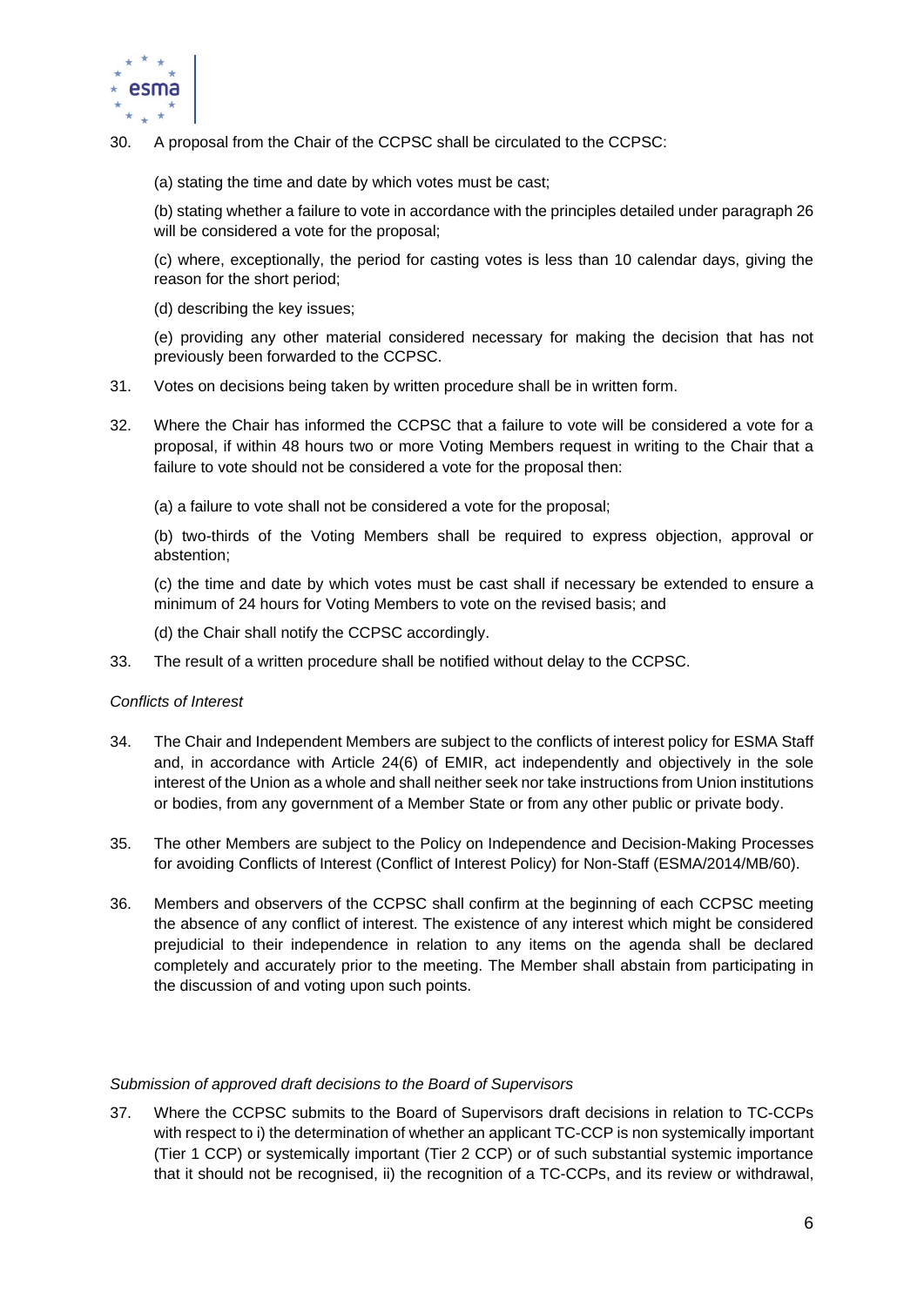

and iii) the supervision of Tier 2 CCPs with respect to requirements relating to margins, liquidity risk controls, collateral, settlement and interoperability arrangements, it shall submit its draft decision to the Board of Supervisors at the latest 10 working days before any relevant deadline for ESMA to take that decision.

- 38. Where the CCPSC submits to the Board of Supervisors i) draft decisions in relation to TC-CCPs other than those referred in paragraph 37 above, and ii) draft opinions on NCAs' draft decisions on EU-CCPs, it shall submit its draft decision to the Board of Supervisors at the latest 3 working days before any relevant deadline for ESMA to take that decision.
- 39. Where the CCPSC submits to the Board of Supervisors draft decisions validating significant changes pursuant to Article 49 of EMIR, it shall submit its draft decision to the Board of Supervisors at the latest 3 working days before any relevant deadline for ESMA to take that decision. Where the CCPSC submits to the Board of Supervisors draft decisions denying the validation of significant changes pursuant to Article 49 of EMIR, it shall submit its draft decision to the Board of Supervisors at the latest 10 working days before any relevant deadline for ESMA to take that decision.
- 40. In accordance with the decision of the Board of Supervisors on its Rules of procedure (ESMA/2011/BS/1), any other documents (including, for instance, reports on EU-wide CCP stress tests or peer reviews, and draft recommendations or opinions addressing inconsistencies in the application of EMIR to CCPs among competent authorities and colleges) to be submitted to the Board of Supervisors should be circulated at least 10 days in advance of meetings.

# **6. Sharing Information with the third-country CCP college**

41. When the CCPSC convenes in relation to third-country CCPs, the Chair of the CCPSC shall share with the third-country CCP College the agendas of the CCP Supervisory Committee meetings that relate to third-country CCPs before these meetings take place, the minutes of its meetings relating to third country CCPs, the complete draft decisions relating to third-country CCPs it submits to the Board of Supervisors and the final decisions adopted by the Board of Supervisors, as well as the applications for recognition from a CCP established in a third-country.

# **7. Financial stability**

- 42. Where the CCPSC identifies any regulatory or supervisory development in third countries declared equivalent that may impact the financial stability of the Union or of one of its Member States, it shall immediately inform the ESMA Chair.
- 43. Following a timely decision by the Board of Supervisors, ESMA will then inform the European Parliament, the Council of the European Union, the European Commission and the members of the ESMA third-country CCP College without delay. All such information shall be treated confidentially.
- 44. The CCPSC will identify potential threats to the orderly functioning and integrity of financial/commodity markets and to the stability (of the whole or part) of the financial system of the European Union.

# **8. General Provisions**

45. The CCPSC shall liaise and coordinate with other relevant ESMA groups reporting to the Board of Supervisors where its activities relate or are complementary to those of other groups.